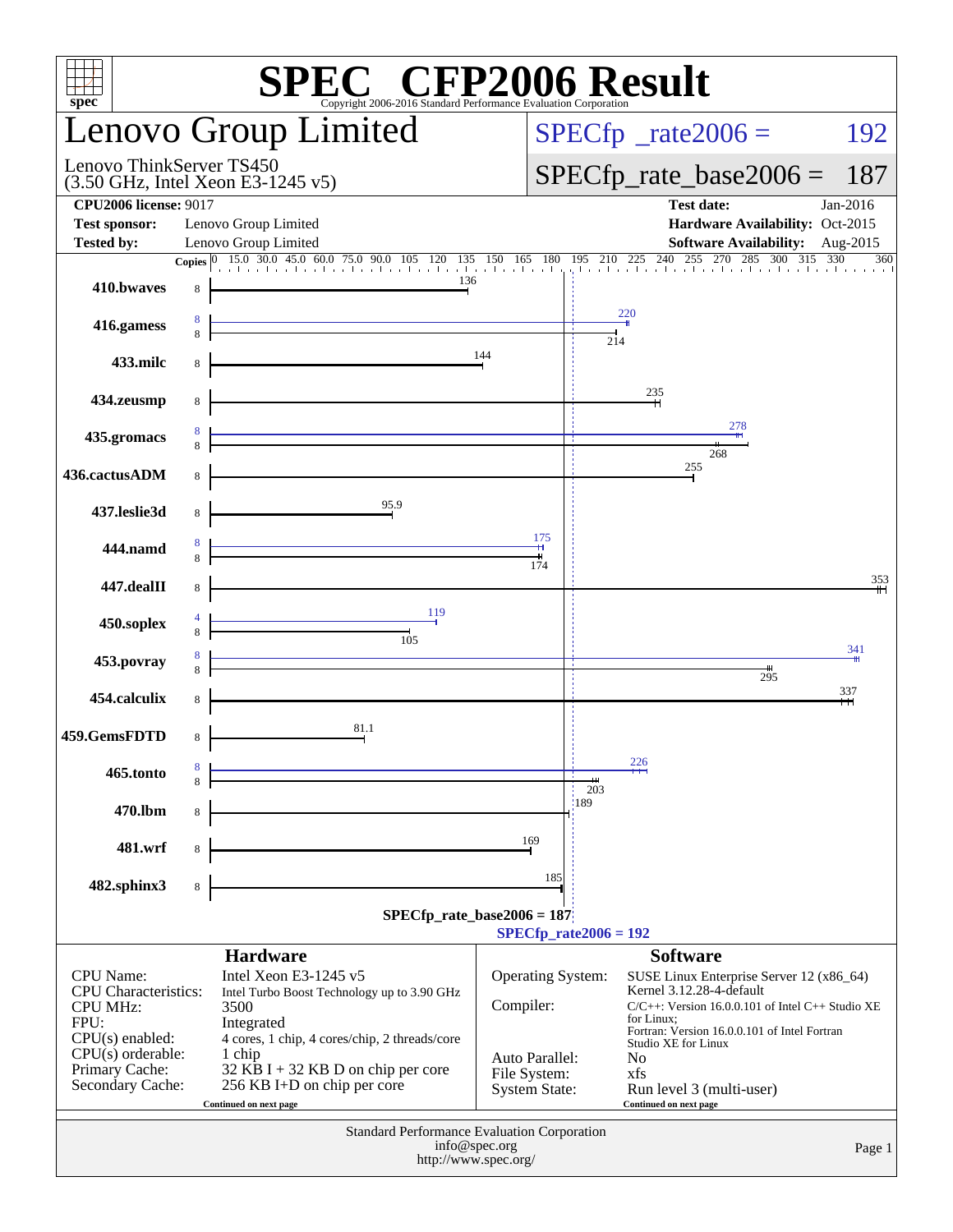

### enovo Group Limited

#### (3.50 GHz, Intel Xeon E3-1245 v5) Lenovo ThinkServer TS450

 $SPECTp_rate2006 = 192$ 

### [SPECfp\\_rate\\_base2006 =](http://www.spec.org/auto/cpu2006/Docs/result-fields.html#SPECfpratebase2006) 187

**[CPU2006 license:](http://www.spec.org/auto/cpu2006/Docs/result-fields.html#CPU2006license)** 9017 **[Test date:](http://www.spec.org/auto/cpu2006/Docs/result-fields.html#Testdate)** Jan-2016

**[Test sponsor:](http://www.spec.org/auto/cpu2006/Docs/result-fields.html#Testsponsor)** Lenovo Group Limited **[Hardware Availability:](http://www.spec.org/auto/cpu2006/Docs/result-fields.html#HardwareAvailability)** Oct-2015

[Other Cache:](http://www.spec.org/auto/cpu2006/Docs/result-fields.html#OtherCache) [Other Hardware:](http://www.spec.org/auto/cpu2006/Docs/result-fields.html#OtherHardware) None

**[Tested by:](http://www.spec.org/auto/cpu2006/Docs/result-fields.html#Testedby)** Lenovo Group Limited **[Software Availability:](http://www.spec.org/auto/cpu2006/Docs/result-fields.html#SoftwareAvailability)** Aug-2015 [L3 Cache:](http://www.spec.org/auto/cpu2006/Docs/result-fields.html#L3Cache) 8 MB I+D on chip per chip<br>Other Cache: None [Memory:](http://www.spec.org/auto/cpu2006/Docs/result-fields.html#Memory) 32 GB (4 x 8 GB 2Rx8 PC4-2133P-U) [Disk Subsystem:](http://www.spec.org/auto/cpu2006/Docs/result-fields.html#DiskSubsystem) 1 x 800 GB SATA SSD

| <b>Base Pointers:</b><br>Peak Pointers: | $32/64$ -bit<br>$32/64$ -bit |
|-----------------------------------------|------------------------------|
| Other Software:                         | None                         |

32/64-bit

|                  |               |                |       |                |       | <b>Results Table</b> |              |               |                                                                                                          |              |                |              |                |              |
|------------------|---------------|----------------|-------|----------------|-------|----------------------|--------------|---------------|----------------------------------------------------------------------------------------------------------|--------------|----------------|--------------|----------------|--------------|
|                  |               |                |       | <b>Base</b>    |       |                      |              |               |                                                                                                          |              | <b>Peak</b>    |              |                |              |
| <b>Benchmark</b> | <b>Copies</b> | <b>Seconds</b> | Ratio | <b>Seconds</b> | Ratio | <b>Seconds</b>       | <b>Ratio</b> | <b>Copies</b> | <b>Seconds</b>                                                                                           | <b>Ratio</b> | <b>Seconds</b> | <b>Ratio</b> | <b>Seconds</b> | <b>Ratio</b> |
| 410.bwayes       | 8             | 800            | 136   | 801            | 136   | 800                  | 136          | 8             | 800                                                                                                      | 136          | 801            | 136          | 800            | 136          |
| 416.gamess       | 8             | 732            | 214   | 733            | 214   | 731                  | 214          | 8             | 710                                                                                                      | 221          | 714            | 220          | 713            | 220          |
| $433$ .milc      | 8             | 512            | 144   | 512            | 144   | 511                  | 144          | 8             | 512                                                                                                      | 144          | 512            | 144          | 511            | 144          |
| 434.zeusmp       | 8             | 310            | 234   | 310            | 235   | 307                  | 237          | 8             | 310                                                                                                      | 234          | 310            | 235          | 307            | 237          |
| 435.gromacs      | 8             | 201            | 284   | 213            | 268   | 214                  | 267          | 8             | 206                                                                                                      | 277          | 205            | 278          | 203            | 281          |
| 436.cactusADM    | 8             | 375            | 255   | 376            | 255   | 375                  | 255          | 8             | 375                                                                                                      | 255          | 376            | 255          | 375            | 255          |
| 437.leslie3d     | 8             | 784            | 95.9  | 783            | 96.0  | 786                  | 95.7         | 8             | 784                                                                                                      | 95.9         | 783            | 96.0         | 786            | 95.7         |
| 444.namd         | 8             | 370            | 174   | 371            | 173   | 367                  | 175          | 8             | 365                                                                                                      | 176          | 367            | 175          | 371            | 173          |
| 447.dealII       | 8             | 260            | 352   | 259            | 353   | 257                  | 356          | 8             | 260                                                                                                      | 352          | 259            | 353          | 257            | 356          |
| $450$ .soplex    | 8             | 635            | 105   | 635            | 105   | 635                  | 105          | 4             | 280                                                                                                      | 119          | 280            | 119          | 281            | 119          |
| $453$ .povray    | 8             | 144            | 295   | 145            | 294   | 144                  | 296          | 8             | <u>125</u>                                                                                               | 341          | 125            | 340          | 124            | 342          |
| 454.calculix     | 8             | 195            | 339   | 196            | 337   | 198                  | 333          | 8             | 195                                                                                                      | 339          | 196            | 337          | 198            | 333          |
| 459.GemsFDTD     | 8             | 1047           | 81.1  | 1047           | 81.1  | 1047                 | 81.0         | 8             | 1047                                                                                                     | 81.1         | 1047           | 81.1         | 1047           | 81.0         |
| $465$ .tonto     | 8             | 385            | 204   | 390            | 202   | 387                  | 203          | 8             | 348                                                                                                      | 226          | 342            | 230          | 353            | 223          |
| 470.1bm          | 8             | 581            | 189   | 581            | 189   | 581                  | <u>189</u>   | 8             | 581                                                                                                      | 189          | 581            | 189          | 581            | 189          |
| 481.wrf          | 8             | 529            | 169   | 528            | 169   | 529                  | 169          | 8             | 529                                                                                                      | 169          | 528            | 169          | 529            | 169          |
| 482.sphinx3      | 8             | 840            | 186   | 844            | 185   | 843                  | 185          | 8             | 840                                                                                                      | 186          | 844            | 185          | 843            | 185          |
|                  |               |                |       |                |       |                      |              |               | Results appear in the order in which they were run. Bold underlined text indicates a median measurement. |              |                |              |                |              |

#### **[Submit Notes](http://www.spec.org/auto/cpu2006/Docs/result-fields.html#SubmitNotes)**

 The taskset mechanism was used to bind copies to processors. The config file option 'submit' was used to generate taskset commands to bind each copy to a specific processor. For details, please see the config file.

### **[Operating System Notes](http://www.spec.org/auto/cpu2006/Docs/result-fields.html#OperatingSystemNotes)**

 Stack size set to unlimited using "ulimit -s unlimited" Transparent Huge Pages enabled with: echo always > /sys/kernel/mm/transparent\_hugepage/enabled Filesystem page cache cleared with: echo 1 > /proc/sys/vm/drop\_caches

> Standard Performance Evaluation Corporation [info@spec.org](mailto:info@spec.org) <http://www.spec.org/>

#### Page 2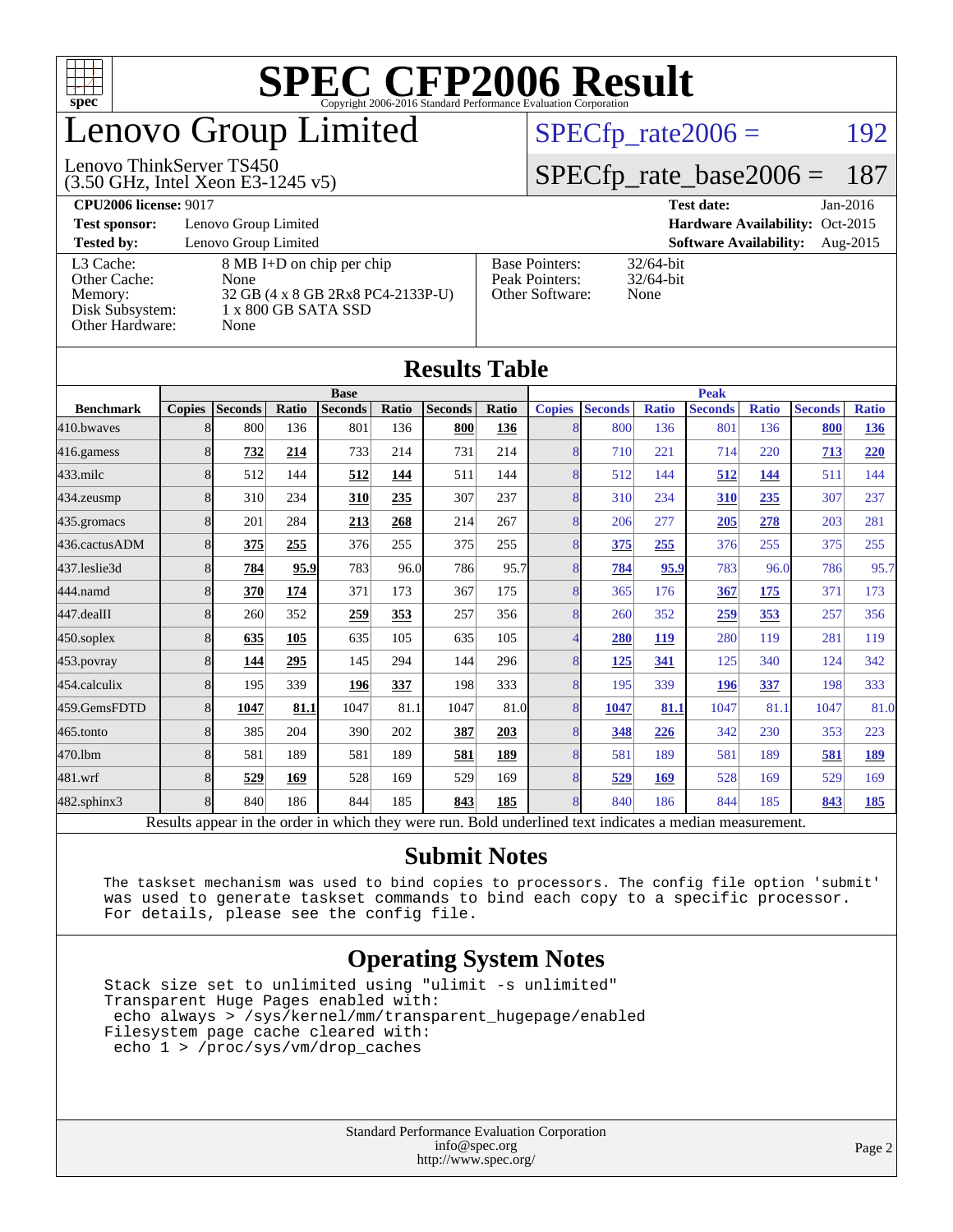

### enovo Group Limited

 $SPECTp\_rate2006 = 192$ 

(3.50 GHz, Intel Xeon E3-1245 v5) Lenovo ThinkServer TS450

[SPECfp\\_rate\\_base2006 =](http://www.spec.org/auto/cpu2006/Docs/result-fields.html#SPECfpratebase2006) 187

**[Test sponsor:](http://www.spec.org/auto/cpu2006/Docs/result-fields.html#Testsponsor)** Lenovo Group Limited **[Hardware Availability:](http://www.spec.org/auto/cpu2006/Docs/result-fields.html#HardwareAvailability)** Oct-2015

**[CPU2006 license:](http://www.spec.org/auto/cpu2006/Docs/result-fields.html#CPU2006license)** 9017 **[Test date:](http://www.spec.org/auto/cpu2006/Docs/result-fields.html#Testdate)** Jan-2016 **[Tested by:](http://www.spec.org/auto/cpu2006/Docs/result-fields.html#Testedby)** Lenovo Group Limited **[Software Availability:](http://www.spec.org/auto/cpu2006/Docs/result-fields.html#SoftwareAvailability)** Aug-2015

#### **[Platform Notes](http://www.spec.org/auto/cpu2006/Docs/result-fields.html#PlatformNotes)**

Standard Performance Evaluation Corporation [info@spec.org](mailto:info@spec.org) BIOS Configuration: EIST Support set to Enabled Intel (R) Hyper-Threading set to Enabled C1E Support set to Enabled C State Support set to Enabled Turbo Mode set to Enable Sysinfo program /home/cpu2006-1.2-ic16.0/config/sysinfo.rev6914 \$Rev: 6914 \$ \$Date:: 2014-06-25 #\$ e3fbb8667b5a285932ceab81e28219e1 running on TS450-SLE12 Fri Jan 15 22:05:29 2016 This section contains SUT (System Under Test) info as seen by some common utilities. To remove or add to this section, see: <http://www.spec.org/cpu2006/Docs/config.html#sysinfo> From /proc/cpuinfo model name : Intel(R) Xeon(R) CPU E3-1245 v5 @ 3.50GHz 1 "physical id"s (chips) 8 "processors" cores, siblings (Caution: counting these is hw and system dependent. The following excerpts from /proc/cpuinfo might not be reliable. Use with caution.) cpu cores : 4 siblings : 8 physical 0: cores 0 1 2 3 cache size : 8192 KB From /proc/meminfo MemTotal: 32932764 kB HugePages\_Total: 0 Hugepagesize: 2048 kB From /etc/\*release\* /etc/\*version\* SuSE-release: SUSE Linux Enterprise Server 12 (x86\_64) VERSION = 12 PATCHLEVEL = 0 # This file is deprecated and will be removed in a future service pack or release. # Please check /etc/os-release for details about this release. os-release: NAME="SLES" VERSION="12" VERSION\_ID="12" PRETTY\_NAME="SUSE\_Linux Enterprise Server 12" ID="sles" ANSI\_COLOR="0;32" CPE\_NAME="cpe:/o:suse:sles:12" uname -a: Linux TS450-SLE12 3.12.28-4-default #1 SMP Thu Sep 25 17:02:34 UTC 2014 (9879bd4) x86\_64 x86\_64 x86\_64 GNU/Linux Continued on next page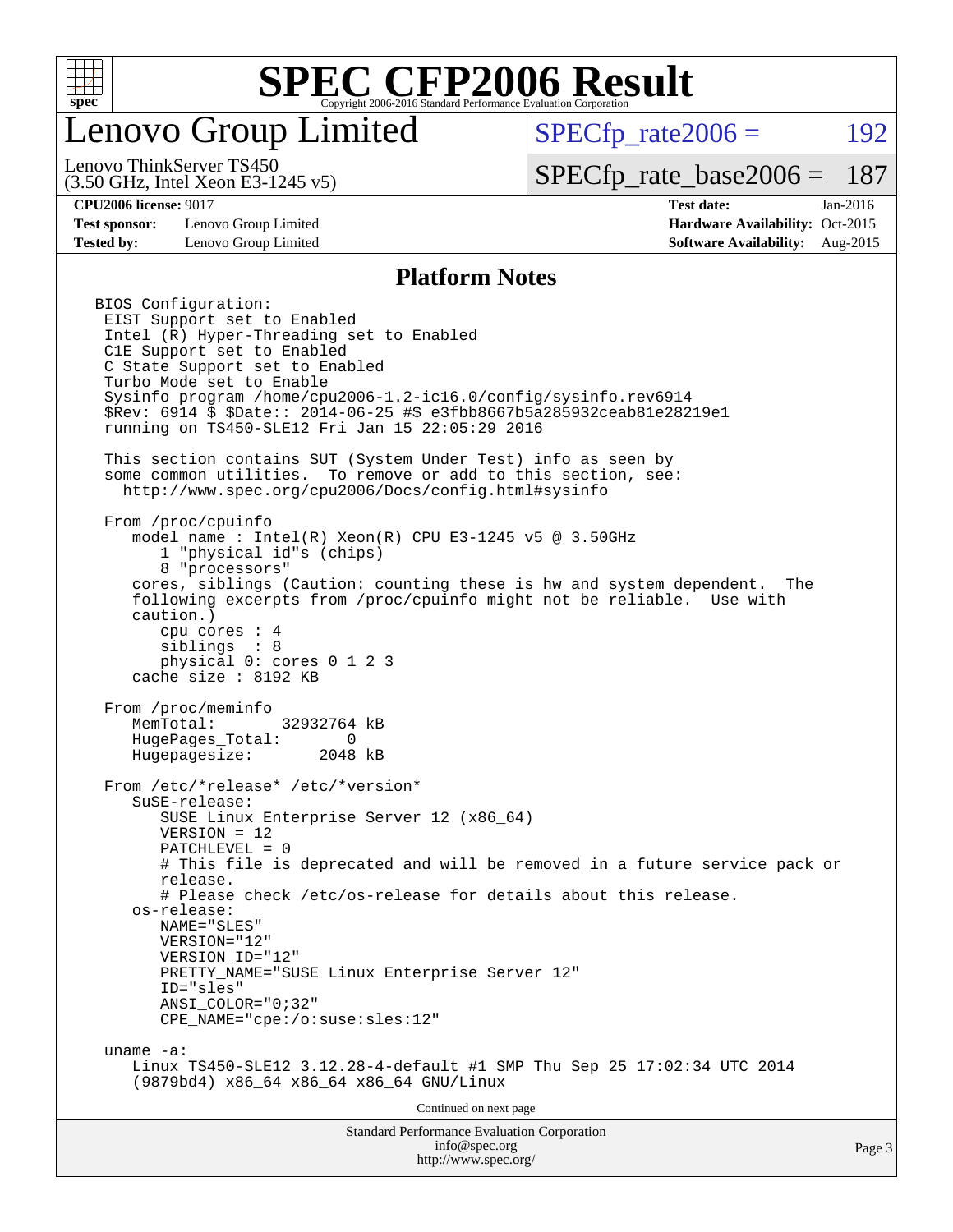

enovo Group Limited

 $SPECTp\_rate2006 = 192$ 

(3.50 GHz, Intel Xeon E3-1245 v5) Lenovo ThinkServer TS450

[SPECfp\\_rate\\_base2006 =](http://www.spec.org/auto/cpu2006/Docs/result-fields.html#SPECfpratebase2006) 187

**[Test sponsor:](http://www.spec.org/auto/cpu2006/Docs/result-fields.html#Testsponsor)** Lenovo Group Limited **[Hardware Availability:](http://www.spec.org/auto/cpu2006/Docs/result-fields.html#HardwareAvailability)** Oct-2015

**[CPU2006 license:](http://www.spec.org/auto/cpu2006/Docs/result-fields.html#CPU2006license)** 9017 **[Test date:](http://www.spec.org/auto/cpu2006/Docs/result-fields.html#Testdate)** Jan-2016 **[Tested by:](http://www.spec.org/auto/cpu2006/Docs/result-fields.html#Testedby)** Lenovo Group Limited **[Software Availability:](http://www.spec.org/auto/cpu2006/Docs/result-fields.html#SoftwareAvailability)** Aug-2015

#### **[Platform Notes \(Continued\)](http://www.spec.org/auto/cpu2006/Docs/result-fields.html#PlatformNotes)**

run-level 3 Jan 15 14:10

 SPEC is set to: /home/cpu2006-1.2-ic16.0 Filesystem Type Size Used Avail Use% Mounted on<br>
/dev/sda3 xfs 600G 7.6G 593G 2% /home 600G 7.6G 593G Additional information from dmidecode:

 Warning: Use caution when you interpret this section. The 'dmidecode' program reads system data which is "intended to allow hardware to be accurately determined", but the intent may not be met, as there are frequent changes to hardware, firmware, and the "DMTF SMBIOS" standard.

 BIOS LENOVO FWKT32A 12/25/2015 Memory: 4x Samsung M378A1G43DB0-CPB 8 GB 2 rank 2133 MHz

(End of data from sysinfo program)

#### **[General Notes](http://www.spec.org/auto/cpu2006/Docs/result-fields.html#GeneralNotes)**

Environment variables set by runspec before the start of the run: LD\_LIBRARY\_PATH = "/home/cpu2006-1.2-ic16.0/libs/32:/home/cpu2006-1.2-ic16.0/libs/64:/home/cpu2006-1.2-ic16.0/sh"

 Binaries compiled on a system with 1x Intel Core i5-4670K CPU + 32GB memory using RedHat EL 7.1 Transparent Huge Pages enabled with: echo always > /sys/kernel/mm/transparent\_hugepage/enabled

### **[Base Compiler Invocation](http://www.spec.org/auto/cpu2006/Docs/result-fields.html#BaseCompilerInvocation)**

[C benchmarks](http://www.spec.org/auto/cpu2006/Docs/result-fields.html#Cbenchmarks):  $\text{icc}$  -m64

[C++ benchmarks:](http://www.spec.org/auto/cpu2006/Docs/result-fields.html#CXXbenchmarks) [icpc -m64](http://www.spec.org/cpu2006/results/res2016q1/cpu2006-20160125-38883.flags.html#user_CXXbase_intel_icpc_64bit_bedb90c1146cab66620883ef4f41a67e)

[Fortran benchmarks](http://www.spec.org/auto/cpu2006/Docs/result-fields.html#Fortranbenchmarks): [ifort -m64](http://www.spec.org/cpu2006/results/res2016q1/cpu2006-20160125-38883.flags.html#user_FCbase_intel_ifort_64bit_ee9d0fb25645d0210d97eb0527dcc06e)

[Benchmarks using both Fortran and C](http://www.spec.org/auto/cpu2006/Docs/result-fields.html#BenchmarksusingbothFortranandC): [icc -m64](http://www.spec.org/cpu2006/results/res2016q1/cpu2006-20160125-38883.flags.html#user_CC_FCbase_intel_icc_64bit_0b7121f5ab7cfabee23d88897260401c) [ifort -m64](http://www.spec.org/cpu2006/results/res2016q1/cpu2006-20160125-38883.flags.html#user_CC_FCbase_intel_ifort_64bit_ee9d0fb25645d0210d97eb0527dcc06e)

### **[Base Portability Flags](http://www.spec.org/auto/cpu2006/Docs/result-fields.html#BasePortabilityFlags)**

 410.bwaves: [-DSPEC\\_CPU\\_LP64](http://www.spec.org/cpu2006/results/res2016q1/cpu2006-20160125-38883.flags.html#suite_basePORTABILITY410_bwaves_DSPEC_CPU_LP64) 416.gamess: [-DSPEC\\_CPU\\_LP64](http://www.spec.org/cpu2006/results/res2016q1/cpu2006-20160125-38883.flags.html#suite_basePORTABILITY416_gamess_DSPEC_CPU_LP64)

Continued on next page

Standard Performance Evaluation Corporation [info@spec.org](mailto:info@spec.org) <http://www.spec.org/>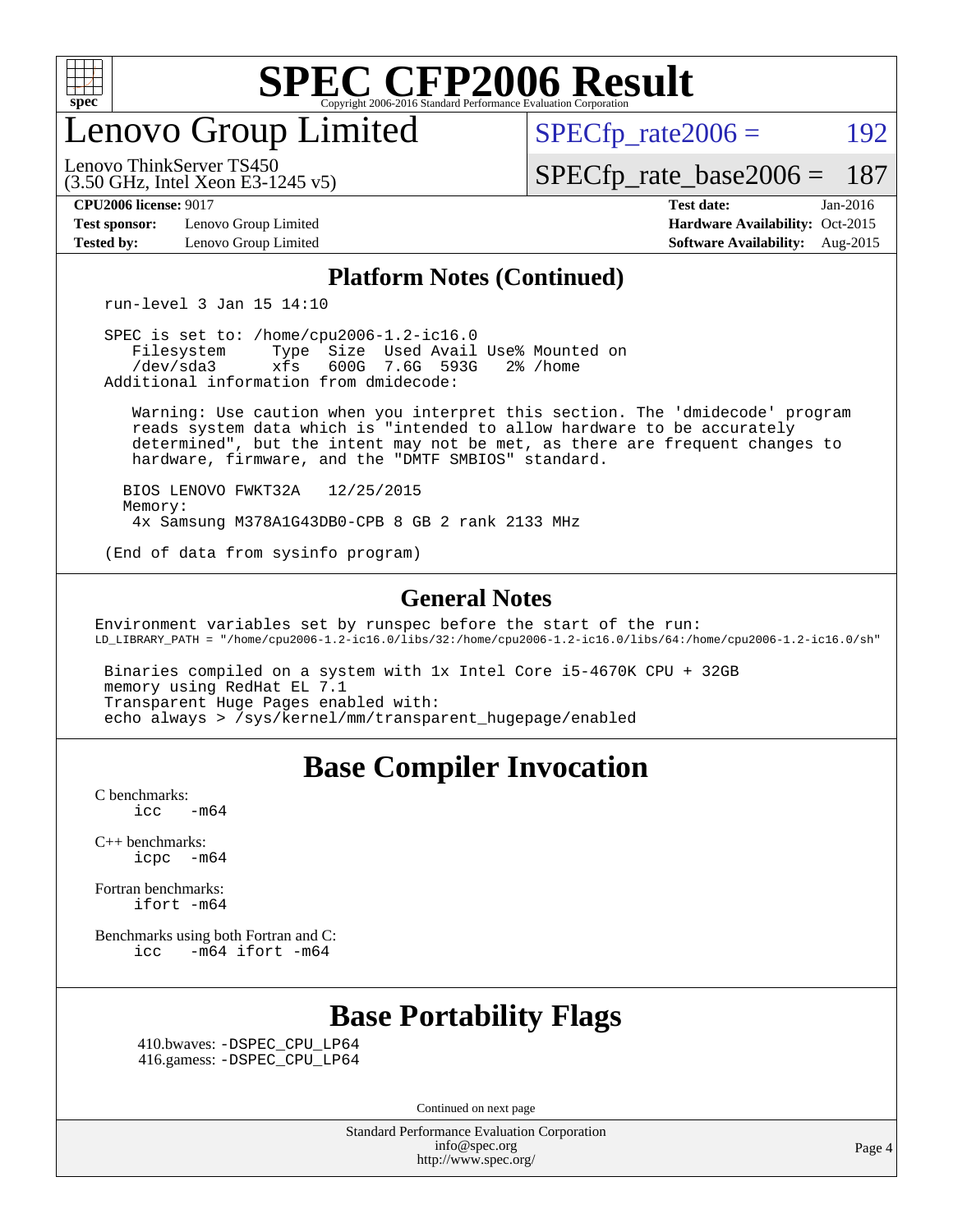

enovo Group Limited

 $SPECTp_rate2006 = 192$ 

(3.50 GHz, Intel Xeon E3-1245 v5) Lenovo ThinkServer TS450

[SPECfp\\_rate\\_base2006 =](http://www.spec.org/auto/cpu2006/Docs/result-fields.html#SPECfpratebase2006) 187

**[Test sponsor:](http://www.spec.org/auto/cpu2006/Docs/result-fields.html#Testsponsor)** Lenovo Group Limited **[Hardware Availability:](http://www.spec.org/auto/cpu2006/Docs/result-fields.html#HardwareAvailability)** Oct-2015

**[CPU2006 license:](http://www.spec.org/auto/cpu2006/Docs/result-fields.html#CPU2006license)** 9017 **[Test date:](http://www.spec.org/auto/cpu2006/Docs/result-fields.html#Testdate)** Jan-2016 **[Tested by:](http://www.spec.org/auto/cpu2006/Docs/result-fields.html#Testedby)** Lenovo Group Limited **[Software Availability:](http://www.spec.org/auto/cpu2006/Docs/result-fields.html#SoftwareAvailability)** Aug-2015

### **[Base Portability Flags \(Continued\)](http://www.spec.org/auto/cpu2006/Docs/result-fields.html#BasePortabilityFlags)**

| 433.milc: -DSPEC CPU LP64                   |                                                                |
|---------------------------------------------|----------------------------------------------------------------|
| 434.zeusmp: -DSPEC_CPU_LP64                 |                                                                |
| 435.gromacs: -DSPEC_CPU_LP64 -nofor_main    |                                                                |
| 436.cactusADM: -DSPEC CPU LP64 -nofor main  |                                                                |
| 437.leslie3d: -DSPEC CPU LP64               |                                                                |
| 444.namd: - DSPEC CPU LP64                  |                                                                |
| 447.dealII: -DSPEC CPU LP64                 |                                                                |
| 450.soplex: -DSPEC_CPU_LP64                 |                                                                |
| 453.povray: -DSPEC_CPU_LP64                 |                                                                |
| 454.calculix: - DSPEC CPU LP64 - nofor main |                                                                |
| 459.GemsFDTD: -DSPEC_CPU LP64               |                                                                |
| 465.tonto: -DSPEC CPU LP64                  |                                                                |
| 470.1bm: - DSPEC CPU LP64                   |                                                                |
|                                             | 481.wrf: -DSPEC_CPU_LP64 -DSPEC_CPU_CASE_FLAG -DSPEC_CPU_LINUX |
| 482.sphinx3: -DSPEC_CPU_LP64                |                                                                |
|                                             |                                                                |
|                                             |                                                                |

### **[Base Optimization Flags](http://www.spec.org/auto/cpu2006/Docs/result-fields.html#BaseOptimizationFlags)**

[C benchmarks](http://www.spec.org/auto/cpu2006/Docs/result-fields.html#Cbenchmarks):

[-xCORE-AVX2](http://www.spec.org/cpu2006/results/res2016q1/cpu2006-20160125-38883.flags.html#user_CCbase_f-xAVX2_5f5fc0cbe2c9f62c816d3e45806c70d7) [-ipo](http://www.spec.org/cpu2006/results/res2016q1/cpu2006-20160125-38883.flags.html#user_CCbase_f-ipo) [-O3](http://www.spec.org/cpu2006/results/res2016q1/cpu2006-20160125-38883.flags.html#user_CCbase_f-O3) [-no-prec-div](http://www.spec.org/cpu2006/results/res2016q1/cpu2006-20160125-38883.flags.html#user_CCbase_f-no-prec-div) [-opt-prefetch](http://www.spec.org/cpu2006/results/res2016q1/cpu2006-20160125-38883.flags.html#user_CCbase_f-opt-prefetch) [-auto-p32](http://www.spec.org/cpu2006/results/res2016q1/cpu2006-20160125-38883.flags.html#user_CCbase_f-auto-p32) [-ansi-alias](http://www.spec.org/cpu2006/results/res2016q1/cpu2006-20160125-38883.flags.html#user_CCbase_f-ansi-alias) [-opt-mem-layout-trans=3](http://www.spec.org/cpu2006/results/res2016q1/cpu2006-20160125-38883.flags.html#user_CCbase_f-opt-mem-layout-trans_a7b82ad4bd7abf52556d4961a2ae94d5)

[C++ benchmarks:](http://www.spec.org/auto/cpu2006/Docs/result-fields.html#CXXbenchmarks)

[-xCORE-AVX2](http://www.spec.org/cpu2006/results/res2016q1/cpu2006-20160125-38883.flags.html#user_CXXbase_f-xAVX2_5f5fc0cbe2c9f62c816d3e45806c70d7) [-ipo](http://www.spec.org/cpu2006/results/res2016q1/cpu2006-20160125-38883.flags.html#user_CXXbase_f-ipo) [-O3](http://www.spec.org/cpu2006/results/res2016q1/cpu2006-20160125-38883.flags.html#user_CXXbase_f-O3) [-no-prec-div](http://www.spec.org/cpu2006/results/res2016q1/cpu2006-20160125-38883.flags.html#user_CXXbase_f-no-prec-div) [-opt-prefetch](http://www.spec.org/cpu2006/results/res2016q1/cpu2006-20160125-38883.flags.html#user_CXXbase_f-opt-prefetch) [-auto-p32](http://www.spec.org/cpu2006/results/res2016q1/cpu2006-20160125-38883.flags.html#user_CXXbase_f-auto-p32) [-ansi-alias](http://www.spec.org/cpu2006/results/res2016q1/cpu2006-20160125-38883.flags.html#user_CXXbase_f-ansi-alias) [-opt-mem-layout-trans=3](http://www.spec.org/cpu2006/results/res2016q1/cpu2006-20160125-38883.flags.html#user_CXXbase_f-opt-mem-layout-trans_a7b82ad4bd7abf52556d4961a2ae94d5)

[Fortran benchmarks](http://www.spec.org/auto/cpu2006/Docs/result-fields.html#Fortranbenchmarks): [-xCORE-AVX2](http://www.spec.org/cpu2006/results/res2016q1/cpu2006-20160125-38883.flags.html#user_FCbase_f-xAVX2_5f5fc0cbe2c9f62c816d3e45806c70d7) [-ipo](http://www.spec.org/cpu2006/results/res2016q1/cpu2006-20160125-38883.flags.html#user_FCbase_f-ipo) [-O3](http://www.spec.org/cpu2006/results/res2016q1/cpu2006-20160125-38883.flags.html#user_FCbase_f-O3) [-no-prec-div](http://www.spec.org/cpu2006/results/res2016q1/cpu2006-20160125-38883.flags.html#user_FCbase_f-no-prec-div) [-opt-prefetch](http://www.spec.org/cpu2006/results/res2016q1/cpu2006-20160125-38883.flags.html#user_FCbase_f-opt-prefetch)

[Benchmarks using both Fortran and C](http://www.spec.org/auto/cpu2006/Docs/result-fields.html#BenchmarksusingbothFortranandC): [-xCORE-AVX2](http://www.spec.org/cpu2006/results/res2016q1/cpu2006-20160125-38883.flags.html#user_CC_FCbase_f-xAVX2_5f5fc0cbe2c9f62c816d3e45806c70d7) [-ipo](http://www.spec.org/cpu2006/results/res2016q1/cpu2006-20160125-38883.flags.html#user_CC_FCbase_f-ipo) [-O3](http://www.spec.org/cpu2006/results/res2016q1/cpu2006-20160125-38883.flags.html#user_CC_FCbase_f-O3) [-no-prec-div](http://www.spec.org/cpu2006/results/res2016q1/cpu2006-20160125-38883.flags.html#user_CC_FCbase_f-no-prec-div) [-opt-prefetch](http://www.spec.org/cpu2006/results/res2016q1/cpu2006-20160125-38883.flags.html#user_CC_FCbase_f-opt-prefetch) [-auto-p32](http://www.spec.org/cpu2006/results/res2016q1/cpu2006-20160125-38883.flags.html#user_CC_FCbase_f-auto-p32) [-ansi-alias](http://www.spec.org/cpu2006/results/res2016q1/cpu2006-20160125-38883.flags.html#user_CC_FCbase_f-ansi-alias) [-opt-mem-layout-trans=3](http://www.spec.org/cpu2006/results/res2016q1/cpu2006-20160125-38883.flags.html#user_CC_FCbase_f-opt-mem-layout-trans_a7b82ad4bd7abf52556d4961a2ae94d5)

### **[Peak Compiler Invocation](http://www.spec.org/auto/cpu2006/Docs/result-fields.html#PeakCompilerInvocation)**

[C benchmarks](http://www.spec.org/auto/cpu2006/Docs/result-fields.html#Cbenchmarks):  $-m64$ 

[C++ benchmarks \(except as noted below\):](http://www.spec.org/auto/cpu2006/Docs/result-fields.html#CXXbenchmarksexceptasnotedbelow) [icpc -m64](http://www.spec.org/cpu2006/results/res2016q1/cpu2006-20160125-38883.flags.html#user_CXXpeak_intel_icpc_64bit_bedb90c1146cab66620883ef4f41a67e)

450.soplex: [icpc -m32 -L/opt/intel/compilers\\_and\\_libraries\\_2016/linux/compiler/lib/ia32\\_lin](http://www.spec.org/cpu2006/results/res2016q1/cpu2006-20160125-38883.flags.html#user_peakCXXLD450_soplex_intel_icpc_b4f50a394bdb4597aa5879c16bc3f5c5)

[Fortran benchmarks](http://www.spec.org/auto/cpu2006/Docs/result-fields.html#Fortranbenchmarks): [ifort -m64](http://www.spec.org/cpu2006/results/res2016q1/cpu2006-20160125-38883.flags.html#user_FCpeak_intel_ifort_64bit_ee9d0fb25645d0210d97eb0527dcc06e)

Continued on next page

Standard Performance Evaluation Corporation [info@spec.org](mailto:info@spec.org) <http://www.spec.org/>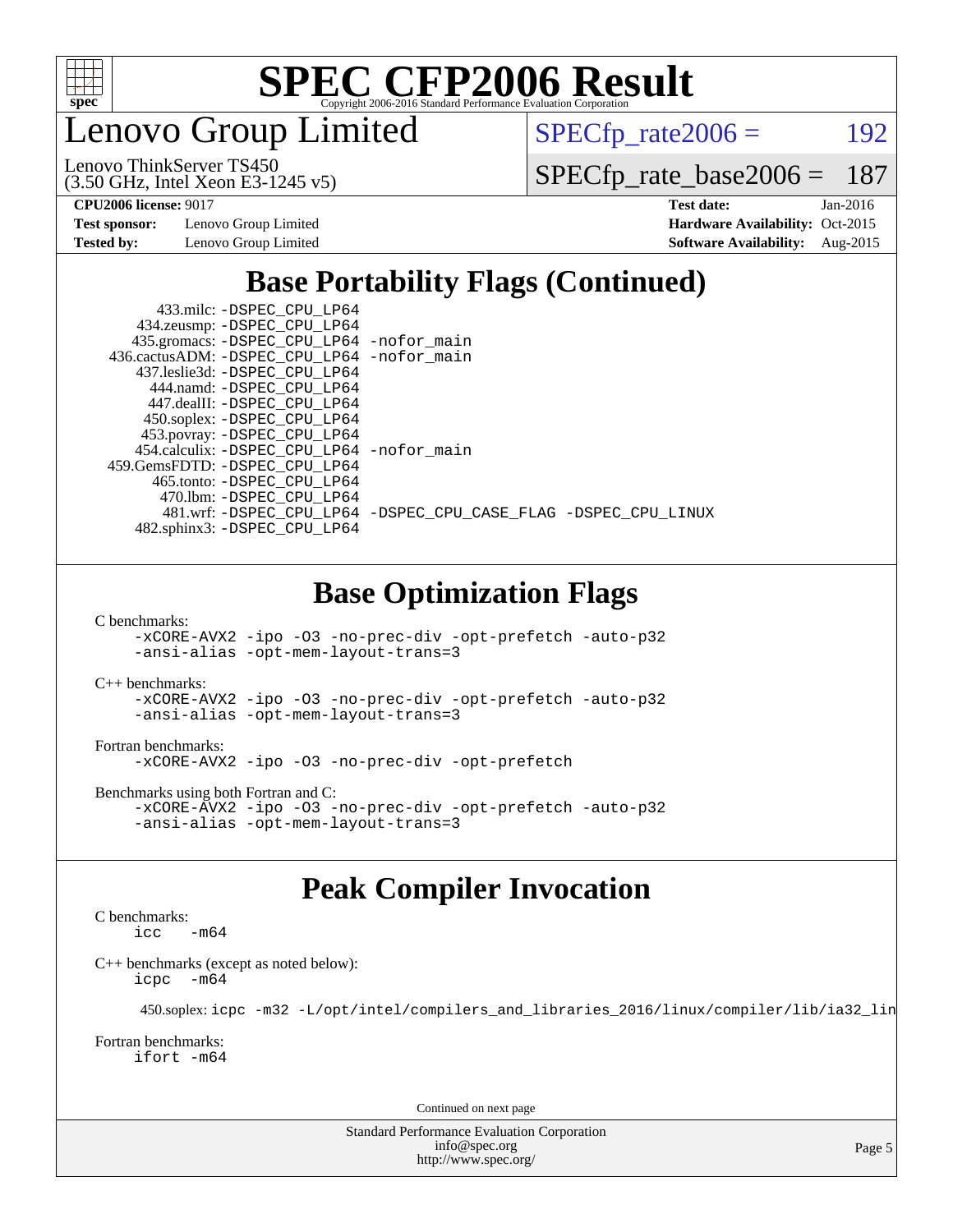

### enovo Group Limited

 $SPECTp_rate2006 = 192$ 

(3.50 GHz, Intel Xeon E3-1245 v5) Lenovo ThinkServer TS450

[SPECfp\\_rate\\_base2006 =](http://www.spec.org/auto/cpu2006/Docs/result-fields.html#SPECfpratebase2006) 187

**[Test sponsor:](http://www.spec.org/auto/cpu2006/Docs/result-fields.html#Testsponsor)** Lenovo Group Limited **[Hardware Availability:](http://www.spec.org/auto/cpu2006/Docs/result-fields.html#HardwareAvailability)** Oct-2015

**[CPU2006 license:](http://www.spec.org/auto/cpu2006/Docs/result-fields.html#CPU2006license)** 9017 **[Test date:](http://www.spec.org/auto/cpu2006/Docs/result-fields.html#Testdate)** Jan-2016 **[Tested by:](http://www.spec.org/auto/cpu2006/Docs/result-fields.html#Testedby)** Lenovo Group Limited **[Software Availability:](http://www.spec.org/auto/cpu2006/Docs/result-fields.html#SoftwareAvailability)** Aug-2015

### **[Peak Compiler Invocation \(Continued\)](http://www.spec.org/auto/cpu2006/Docs/result-fields.html#PeakCompilerInvocation)**

[Benchmarks using both Fortran and C](http://www.spec.org/auto/cpu2006/Docs/result-fields.html#BenchmarksusingbothFortranandC): [icc -m64](http://www.spec.org/cpu2006/results/res2016q1/cpu2006-20160125-38883.flags.html#user_CC_FCpeak_intel_icc_64bit_0b7121f5ab7cfabee23d88897260401c) [ifort -m64](http://www.spec.org/cpu2006/results/res2016q1/cpu2006-20160125-38883.flags.html#user_CC_FCpeak_intel_ifort_64bit_ee9d0fb25645d0210d97eb0527dcc06e)

### **[Peak Portability Flags](http://www.spec.org/auto/cpu2006/Docs/result-fields.html#PeakPortabilityFlags)**

| 410.bwaves: -DSPEC CPU LP64                 |                                                                |
|---------------------------------------------|----------------------------------------------------------------|
| 416.gamess: -DSPEC_CPU_LP64                 |                                                                |
| 433.milc: -DSPEC CPU LP64                   |                                                                |
| 434.zeusmp: -DSPEC_CPU_LP64                 |                                                                |
| 435.gromacs: -DSPEC_CPU_LP64 -nofor_main    |                                                                |
| 436.cactusADM: -DSPEC CPU LP64 -nofor main  |                                                                |
| 437.leslie3d: -DSPEC CPU LP64               |                                                                |
| 444.namd: - DSPEC_CPU LP64                  |                                                                |
| 447.dealII: -DSPEC CPU LP64                 |                                                                |
| 450.soplex: -D_FILE_OFFSET_BITS=64          |                                                                |
| 453.povray: -DSPEC_CPU_LP64                 |                                                                |
| 454.calculix: - DSPEC CPU LP64 - nofor main |                                                                |
| 459.GemsFDTD: -DSPEC CPU LP64               |                                                                |
| 465.tonto: - DSPEC CPU LP64                 |                                                                |
| 470.1bm: - DSPEC CPU LP64                   |                                                                |
|                                             | 481.wrf: -DSPEC CPU_LP64 -DSPEC_CPU_CASE_FLAG -DSPEC_CPU_LINUX |
| 482.sphinx3: -DSPEC CPU LP64                |                                                                |

### **[Peak Optimization Flags](http://www.spec.org/auto/cpu2006/Docs/result-fields.html#PeakOptimizationFlags)**

[C benchmarks](http://www.spec.org/auto/cpu2006/Docs/result-fields.html#Cbenchmarks):

 433.milc: basepeak = yes  $470$ .lbm: basepeak = yes

482.sphinx3: basepeak = yes

```
C++ benchmarks:
```

```
 444.namd: -xCORE-AVX2(pass 2) -prof-gen:threadsafe(pass 1)
         -i\text{po}(pass 2) -\overline{O}3(pass 2)-no-prec-div(pass 2)
         -par-num-threads=1(pass 1) -opt-mem-layout-trans=3(pass 2)
         -prof-use(pass 2) -fno-alias -auto-ilp32
```
447.dealII: basepeak = yes

```
 450.soplex: -xCORE-AVX2(pass 2) -prof-gen:threadsafe(pass 1)
         -ipo(pass 2) -O3(pass 2) -no-prec-div(pass 2)
         -par-num-threads=1(pass 1) -opt-mem-layout-trans=3(pass 2)
         -prof-use(pass 2) -opt-malloc-options=3
```
Continued on next page

```
Standard Performance Evaluation Corporation
              info@spec.org
           http://www.spec.org/
```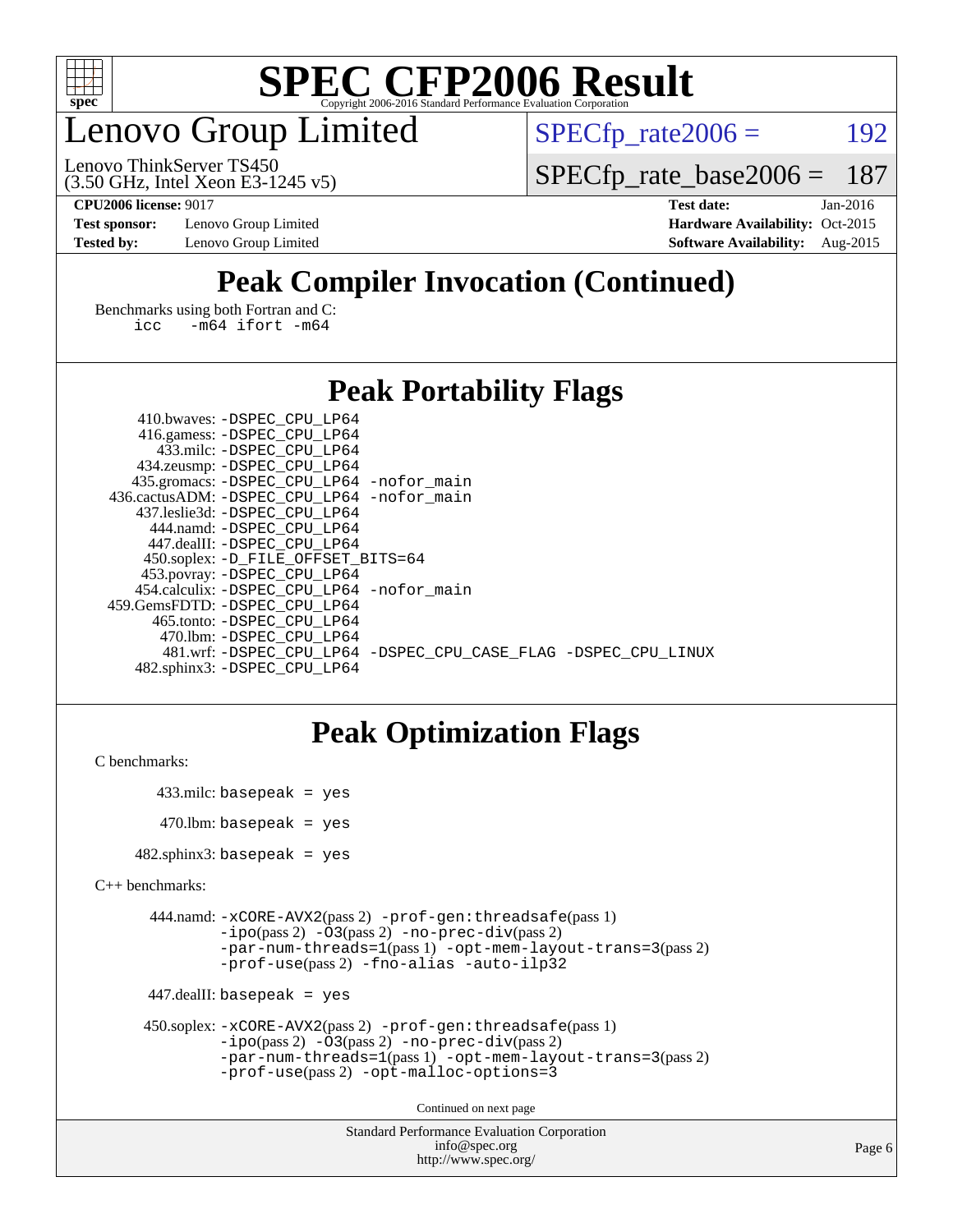

enovo Group Limited

 $SPECTp_rate2006 = 192$ 

(3.50 GHz, Intel Xeon E3-1245 v5) Lenovo ThinkServer TS450

[SPECfp\\_rate\\_base2006 =](http://www.spec.org/auto/cpu2006/Docs/result-fields.html#SPECfpratebase2006) 187

**[Test sponsor:](http://www.spec.org/auto/cpu2006/Docs/result-fields.html#Testsponsor)** Lenovo Group Limited **[Hardware Availability:](http://www.spec.org/auto/cpu2006/Docs/result-fields.html#HardwareAvailability)** Oct-2015

**[CPU2006 license:](http://www.spec.org/auto/cpu2006/Docs/result-fields.html#CPU2006license)** 9017 **[Test date:](http://www.spec.org/auto/cpu2006/Docs/result-fields.html#Testdate)** Jan-2016 **[Tested by:](http://www.spec.org/auto/cpu2006/Docs/result-fields.html#Testedby)** Lenovo Group Limited **[Software Availability:](http://www.spec.org/auto/cpu2006/Docs/result-fields.html#SoftwareAvailability)** Aug-2015

### **[Peak Optimization Flags \(Continued\)](http://www.spec.org/auto/cpu2006/Docs/result-fields.html#PeakOptimizationFlags)**

```
 453.povray: -xCORE-AVX2(pass 2) -prof-gen:threadsafe(pass 1)
                   -i\text{po}(pass 2) -\overset{\sim}{O}3(pass 2)-no-prec-div(pass 2)
                   -par-num-threads=1(pass 1) -opt-mem-layout-trans=3(pass 2)
                   -prof-use(pass 2) -unroll4 -ansi-alias
   Fortran benchmarks: 
        410.bwaves: basepeak = yes 416.gamess: -xCORE-AVX2(pass 2) -prof-gen:threadsafe(pass 1)
                   -ipo(pass 2) -O3(pass 2) -no-prec-div(pass 2)
                   -par-num-threads=1(pass 1) -prof-use(pass 2) -unroll2
                   -inline-level=0 -scalar-rep-
         434.zeusmp: basepeak = yes
         437.leslie3d: basepeak = yes
     459.GemsFDTD: basepeak = yes
           465.tonto: -xCORE-AVX2(pass 2) -prof-gen:threadsafe(pass 1)
                   -i\text{po}(pass 2) -03(pass 2)-no-prec-div(pass 2)
                   -par-num-threads=1(pass 1) -prof-use(pass 2) -unroll4 -auto
                   -inline-calloc -opt-malloc-options=3
   Benchmarks using both Fortran and C: 
         435.gromacs: -xCORE-AVX2(pass 2) -prof-gen:threadsafe(pass 1)
                   -i\text{po}(pass 2) -\tilde{O}3(pass 2)-no-prec-div(pass 2)
                   -par-num-threads=1(pass 1) -opt-mem-layout-trans=3(pass 2)
                   -prof-use(pass 2) -opt-prefetch -auto-ilp32
    436.cactusADM:basepeak = yes454.calculix: basepeak = yes
            481 \text{.m}: basepeak = yes
                         The flags files that were used to format this result can be browsed at
http://www.spec.org/cpu2006/flags/Intel-ic16.0-official-linux64.html
http://www.spec.org/cpu2006/flags/Default-Platform-Flags.html
                             You can also download the XML flags sources by saving the following links:
http://www.spec.org/cpu2006/flags/Intel-ic16.0-official-linux64.xml
http://www.spec.org/cpu2006/flags/Default-Platform-Flags.xml
```